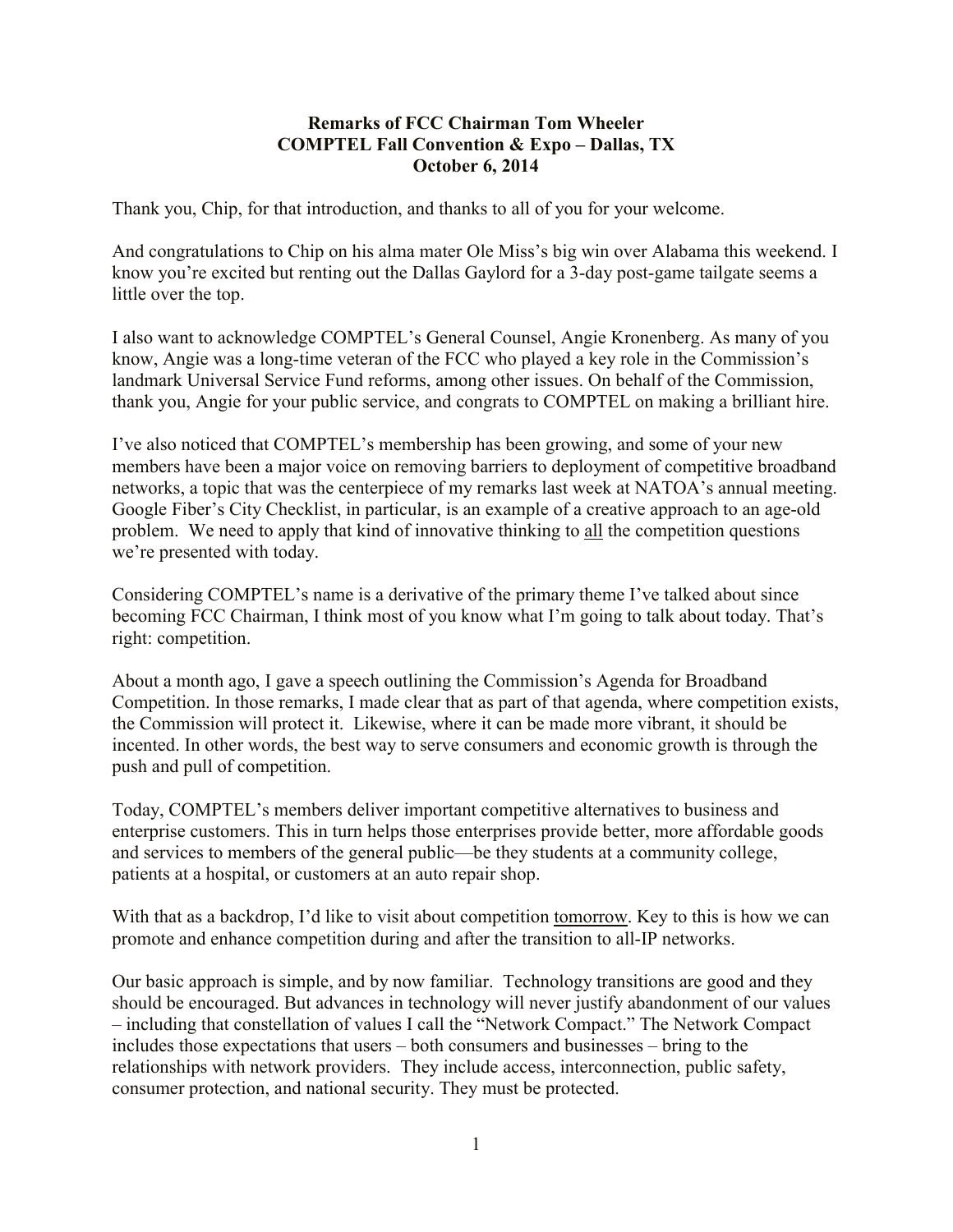In January, the Commission adopted a landmark Order that kicked off a series of experiments and other fact-gathering initiatives to help us all better understand the impact of technology transitions on these core values. As my fellow Commissioners and I unanimously agreed, taking this first major step will help to inform our policymaking around tech transitions so that we may unleash new waves of investment and innovation.

Interestingly, while the idea of Tech Transition trials was warmly embraced, there hasn't exactly been a land rush to put them in place. But we are looking forward to announcements of trials later this month.

Let me be clear: transitions to IP are not a license to limit competition.

So let's concentrate this morning on three keys to preserving network competition: access to lastmile facilities, the future of copper networks, and VoIP interconnection.

The Internet Revolution, what I have called the Fourth Great Network Revolution, has served consumers and provided new opportunities for business.

It's hard to think of a business in America today that doesn't use the Internet to serve its customers better. But whether the customer is a neighborhood pizza parlor, or a national pizza chain, the ability to enjoy the fruits of competitive networks often requires access to wholesale capacity.

Competitive local exchange carriers account for the bulk of the competition to incumbent providers in the enterprise broadband market – accounting for, by some industry estimates, approximately one-fourth of non-residential wired broadband expenditures. Not only do the companies in this room serve hundreds of thousands of businesses at competitive rates, but they also offer customized services for medium and small businesses, which larger incumbents often are unwilling to do.

Of course, when CLECs offer competitive services, it creates an incentive for incumbents to invest more in their networks and offer better services to win their share of business customers. This is good, and another example of the virtuous cycle of network innovation.

We are committed to promoting a competitive communications marketplace for enterprise customers of all sizes.

In September, I made a point that is worth repeating. Communications policy has always agreed on one important concept: the exercise of uncontrolled last-mile power is not in the public interest. This has not changed as a result of new technology.

That is as true for businesses and other enterprise customers as it is for consumers. There is no choice between embracing technological change and protecting values.

Let's talk about what the FCC is doing in the immediate term in this regard. First, we are putting ourselves in a position to make informed, data-driven decisions about where to act to curb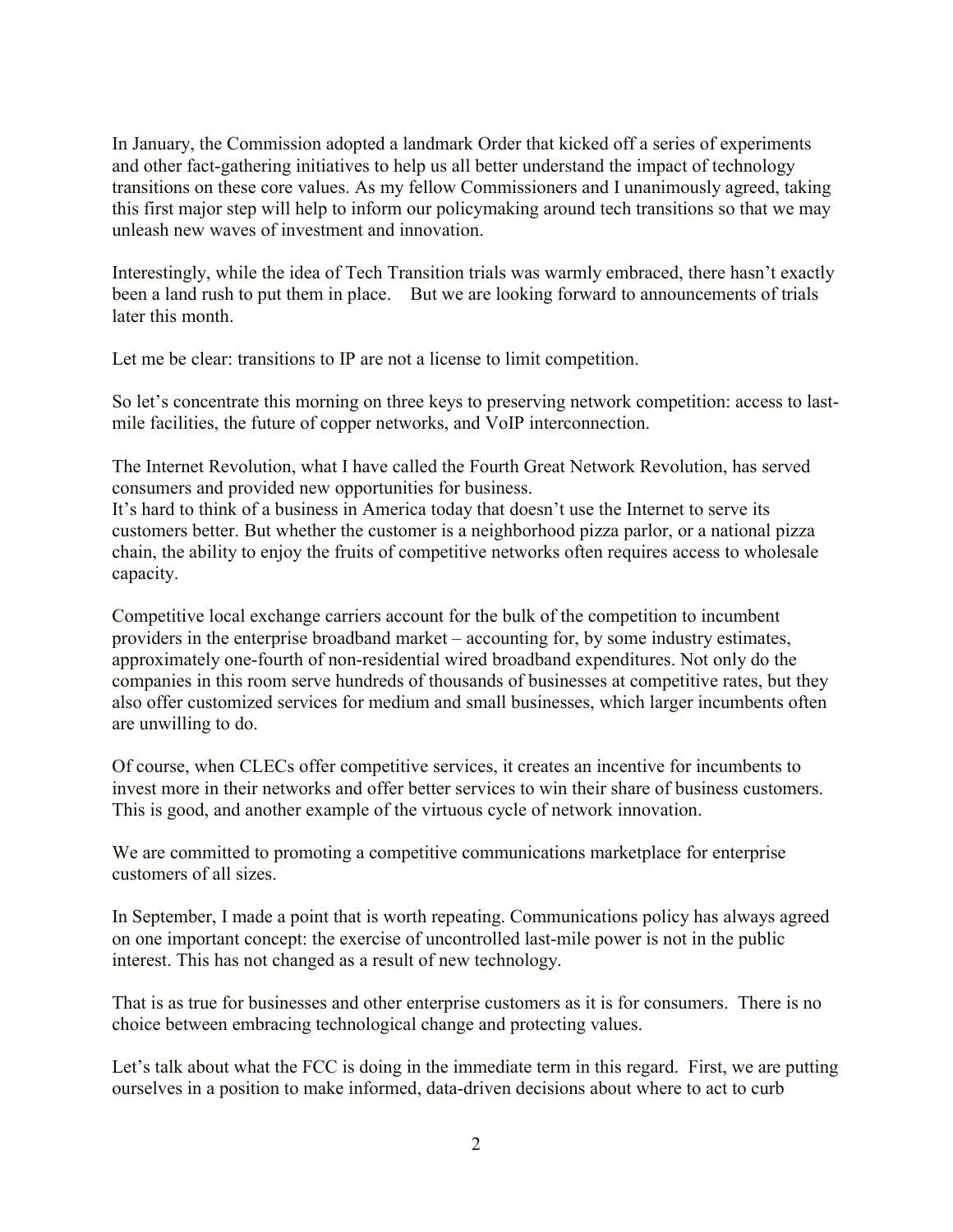market power, and where to step out of the way and appreciate the competition that has already developed.

In 2012, the Commission suspended its rules allowing for pricing flexibility for special access services based on evidence that the rules do not accurately reflect competition. As you know, special access lines are used by competitive providers to connect to customers over the last-mile. These lines transport massive amounts of voice and data traffic from cell phone towers and office buildings, as well as carry transactions from ATM machines and credit card readers. This is a critical issue for providers and customers, wired and wireless alike.

But there are serious questions about the current special access regime's ability to ensure continued access at just and reasonable rates, terms, and conditions.

After a long struggle, we have, at last, launched our collection of data that will support a comprehensive market analysis of wholesale access to last-mile services.

The deadline for submitting this data is December. That means in 2015 we can dig deeply into critical questions. Where is competition working to encourage broadband deployment so that you can bring the power of high-speed broadband to your customers? Is regulation needed to constrain market power and, if so, where? And where should regulation be removed to incent innovation in a competitive market?

But we are not idly waiting for the data to come in. You have told us that lock-up provisions requiring large volume and term commitments in existing contracts are causing uncertainty, unreasonably raising costs, and delaying the transition to IP for your customers. This does not serve competition and it does not serve your customers. That is why I have directed the staff of the Wireline Competition Bureau to recommend ways to alleviate the impact of such provisions on the tech transitions.

An important aspect of network competition is access to copper plant.

I don't have to tell you how, even in a high-speed, fiber-driven world, copper pair are often the last leg of delivery.

It's easy to say that old-fashioned all-copper networks are obsolete. But for business and other enterprise customers, advances in copper technology can deliver high-speed broadband over those networks—especially over short distances, as is the case in serving business office parks and downtown buildings. Technological advances are making DSL a powerful means of supplying broadband in some places for some purposes, at a fraction of the cost, and the ubiquity of copper creates competitive opportunity.

For example, according to reports, Alcatel-Lucent has developed a prototype that could deliver 1 Gbps down and up using existing copper networks to provide the final hop to the customer in a fiber-to-the-node or fiber-to-the-curb deployment. A European provider has used the G.fast standard in field tests to achieve speeds of nearly 700 Mbps over 66 meter distances and nearly 800 Mbps over 19 meter distances. I look forward to seeing what US providers are able to do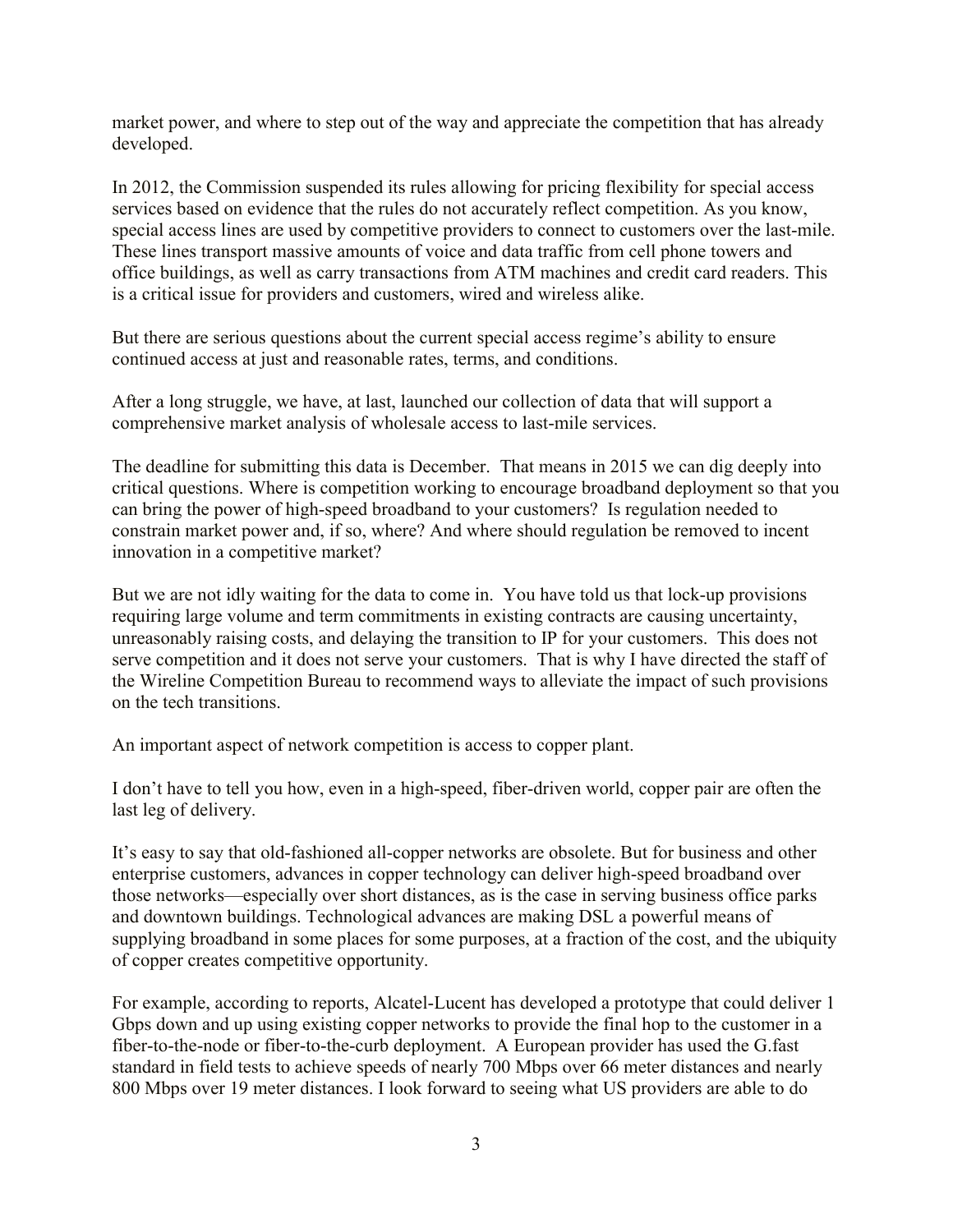with this technology. Innovative advances like these offer providers options for speeding broadband deployment widely and more economically. And they underscore the importance of not rejecting everything old in our rush to embrace the new.

Of course, we welcome and seek to promote fiber deployment. Verizon, for example, has spent more than \$23 billion to build out its fiber-to-the-home network, known as FiOS. I cited other noteworthy deployments in my speech last month, such as those by one of COMPTEL's newest members, Google Fiber.

But in an evolving FTTX world, we need to consider the policy implications.

Where copper is being taken offline, should competitors have the opportunity to buy the copper so that a valuable resource is not wasted? And where copper is not being retired, how do we ensure that it is being maintained adequately? I intend to propose a series of measures to address these and related issues, while ensuring that incumbents and competitive providers alike are not held back in fiber deployment. Our goal should be to improve our copper retirement process to strengthen our core values, including competition.

Let there be no mistake: there has been competition before the transition, and there will be competition after the transition.

The final piece of our strategy to promote competition in the enterprise broadband market is to clarify VoIP interconnection rights and obligations.

Interconnection is one of the immutable values in the Network Compact.

COMPTEL has described interconnection as the First Amendment for networks, ensuring the right to access any network, service and content. That is a great analogy.

VoIP interconnection is an issue that needs to be solved so that customers – small and medium size businesses, anchor institutions like schools, health-care facilities, and libraries, and others – can enjoy the benefits of robust competition.

I've talked before about the regulatory see-saw: if industry acts in the public interest, FCC involvement will be low, but if the public interest is not being served, the Commission will not hesitate to act. VoIP Interconnection is a great example of the see-saw in action.

Earlier this year, ATIS and the SIP Forum formed a joint task force to specify a "network-tonetwork interface" that will enable ubiquitous, IP-based interconnection for IP-based voice services. I understand that the task force expects to produce results by early in the coming year. We welcome and support that effort. But technical standards will be like trees falling in the forest if the providers – incumbent and competitive alike – cannot agree, as a business policy matter, to interconnect on competitive terms. I will be watching very, very closely, and if industry does not step up, we will step in.